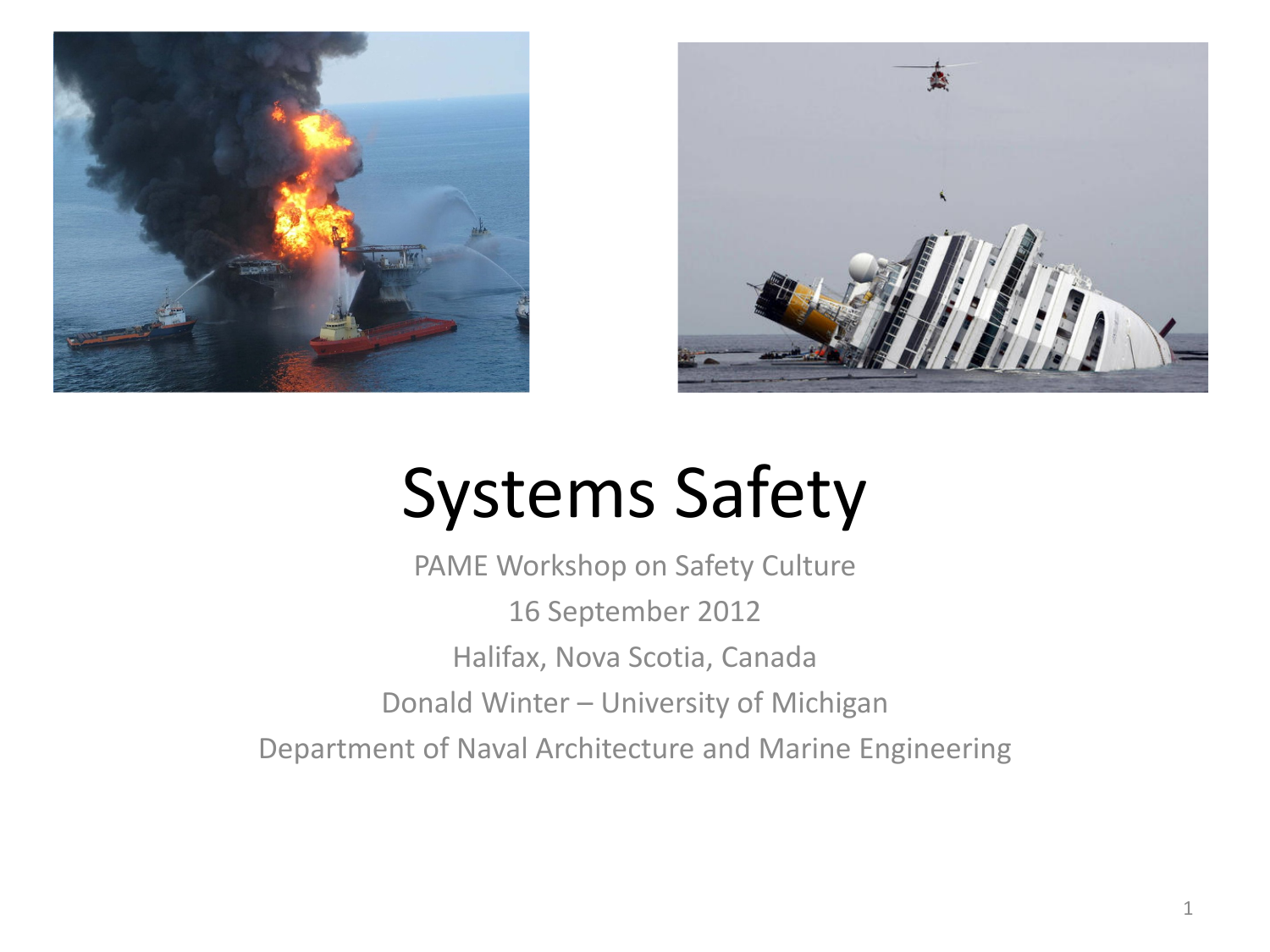# Systems and Occupational Safety

- Both systems safety and occupational safety attempt to avoid accidents – events with unplanned and unacceptable consequences
	- Criteria for what is unacceptable varies with time
	- E.g. In late 19th century, US railroad industry experienced 2000 fatal coupling accidents per year – considered acceptable then
	- $-$  Acceptable limits for environmental damage changing in 21st century
- Systems safety refers to major accidents impacting multiple workers and/or the public
	- Low probability, high consequence events
	- Not well predicted by occupational safety statistics
	- Typically have complex causality related to unique system technology and/or design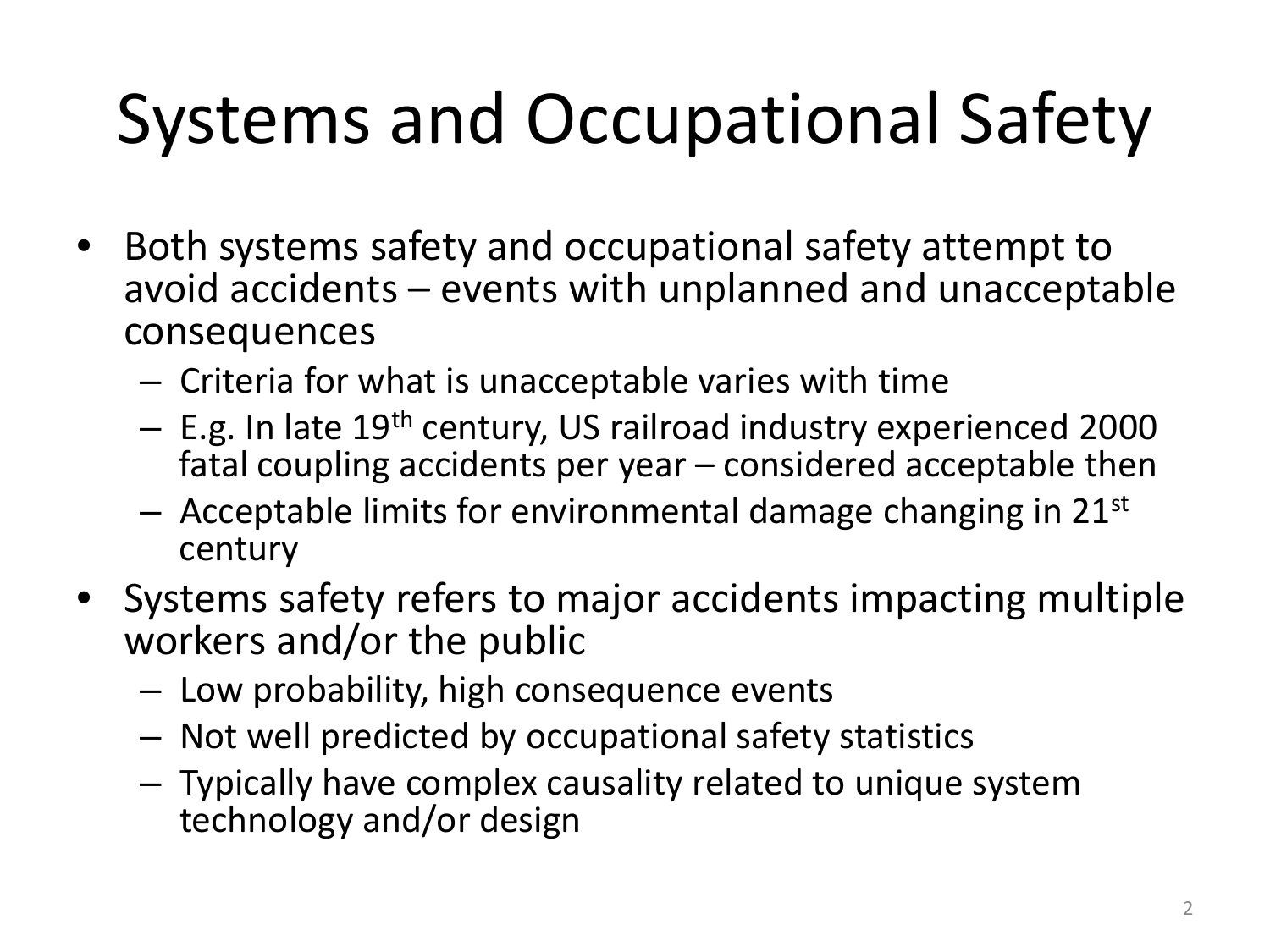# Systems Safety is Hard to Manage

- Complex systems require a holistic approach
	- Subsystem interactions often dominate safety considerations
	- Off nominal conditions can cause accidents w or w/o component failure
- Safety measures and techniques far more complex and expensive than occupational safety approach
- Most systems safety issues not accessible to workers
	- Requires access to all relevant data and
	- Ability to assess complex interactions
- Structure of Offshore Oil and Gas industry complicates systems view
	- Dependency on drilling and service companies
	- Limited dissemination of data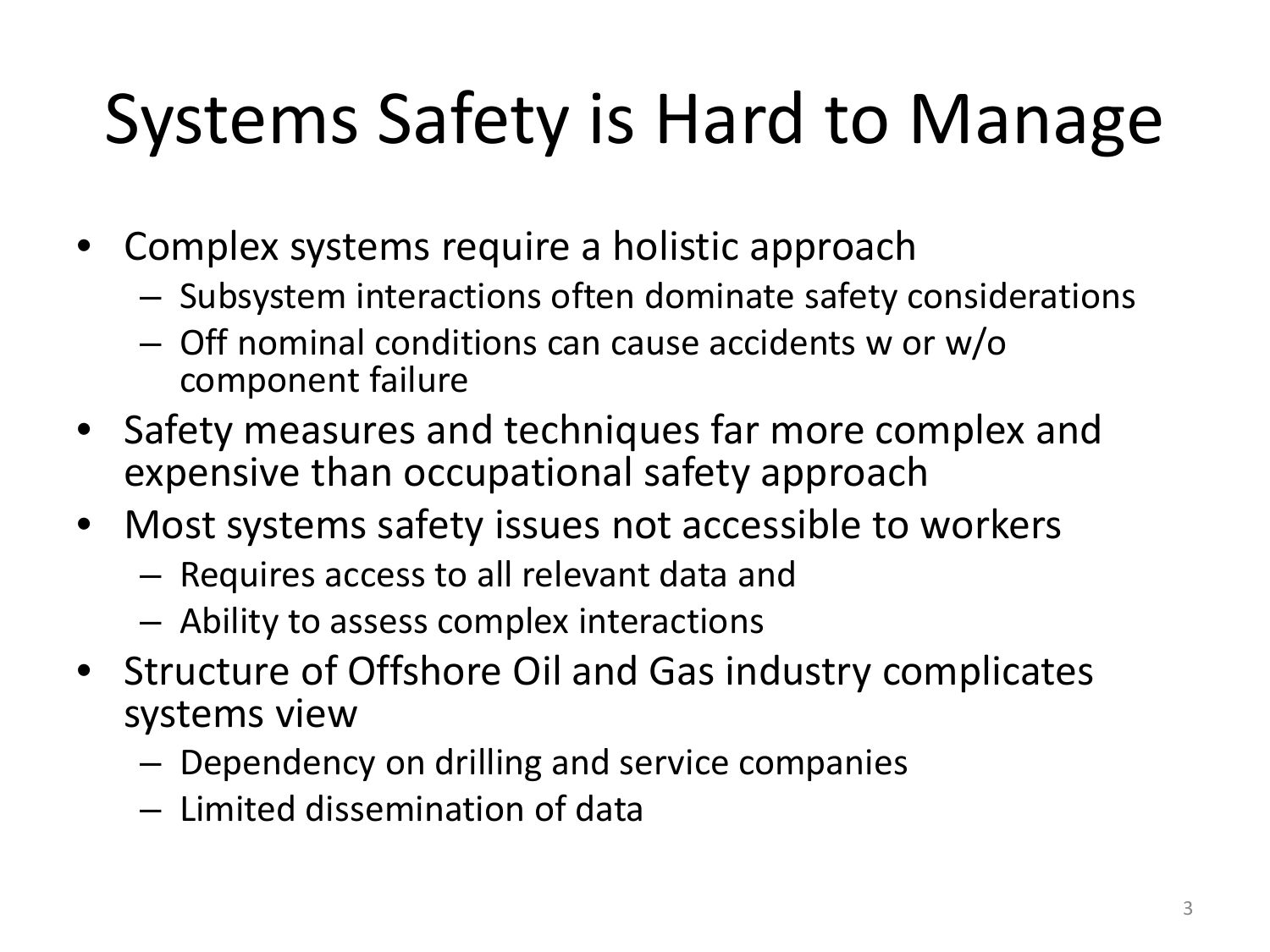# Systems Safety is About Tradeoffs

- Starts with design and goes through well completion
- Must accommodate uncertainties
	- Geology, weather, materials, human factors etc
	- Development of margins of safety against total system risk
	- Risk must be assessed considering all elements of design and construction program
	- Risk must be reassessed as construction proceeds
- Inherent, material tradeoffs between systems safety and efficiency (cost and schedule) e.g.
	- Cost of BoP
	- Schedule impact of cement "squeeze"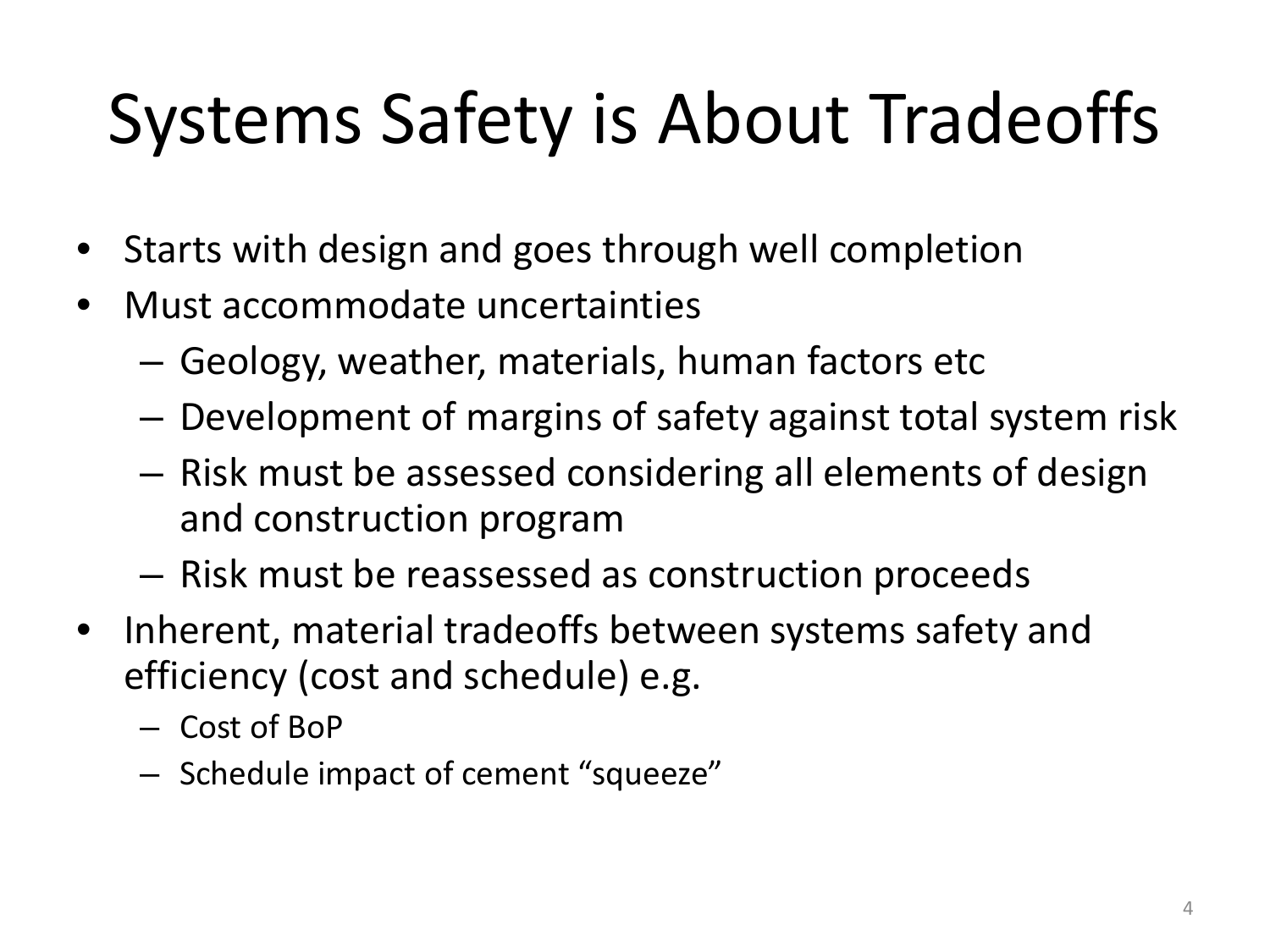# Learning From History is Hard

- Typically, systems technology and applications are pushed until an accident occurs
- Investigated to determine cause and avoid repeat
	- Tendency to focus on identifying **the** direct cause
	- Lag in adoption of corrective measures change is hard
- Learning peaks and then erodes w/ time
	- Memories and personnel change
	- Perception that changing technology obviates experience
	- Hubris builds
- Time frames vary
	- DC-10 cargo door: AA 96 (6/72) to TK 981 (3/74)
	- Titanic (4/1912) to Costa Concordia (1/2012)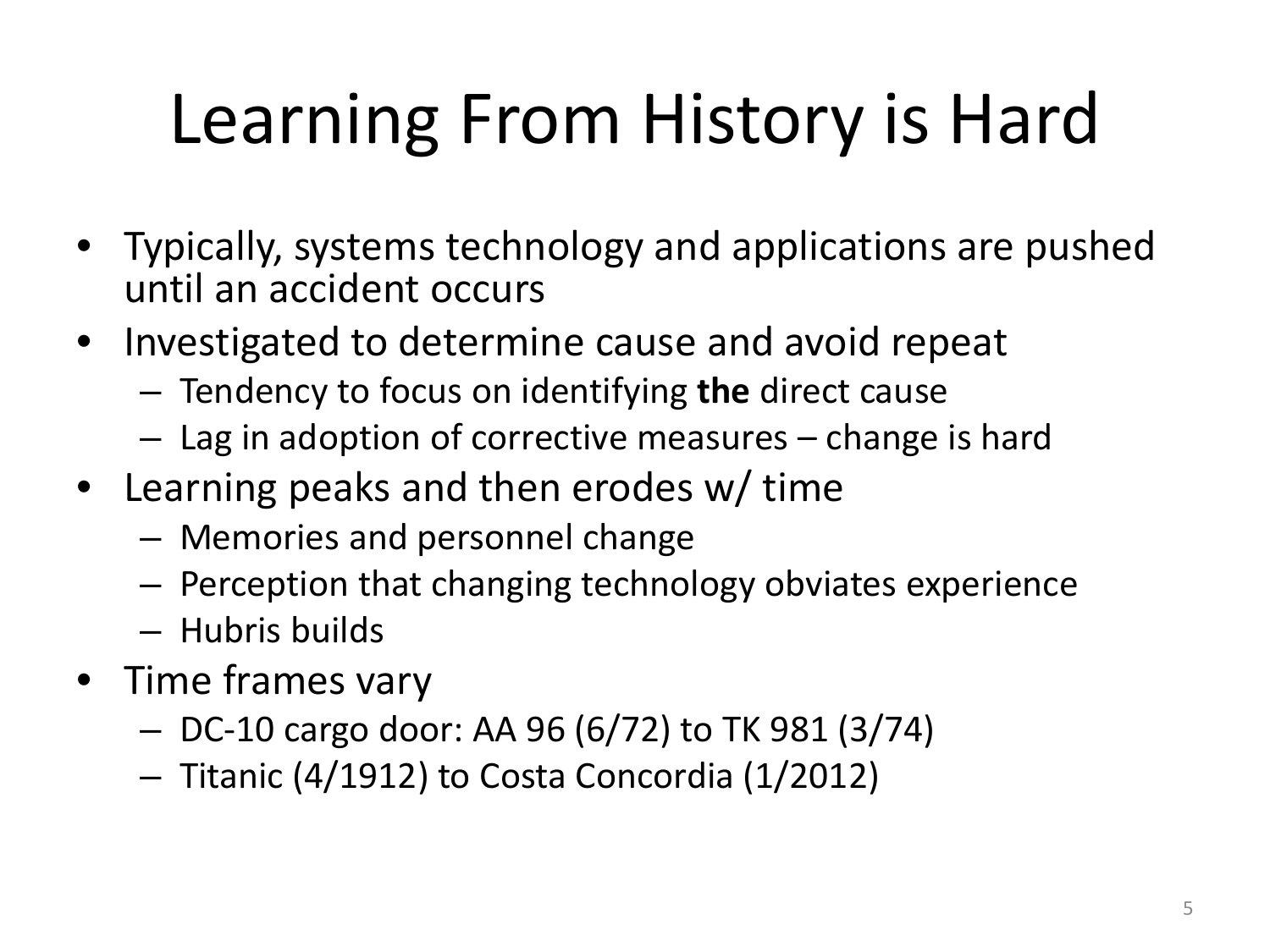### Guidelines, Standards and Regulations

- Company, industry and regulator rules are rarely adequate
	- Complex systems rarely repeat a previous accident exactly
	- Levels of detail are invariably inadequate
- Attempts to provide systems safety by exhaustive rules lead to "affirmative defense" mentality
	- Compliance with rules constitutes defensible action whether or not system was safe
	- Limits corporate and personal liability
	- Psychology infects engineers, designers, workers, regulators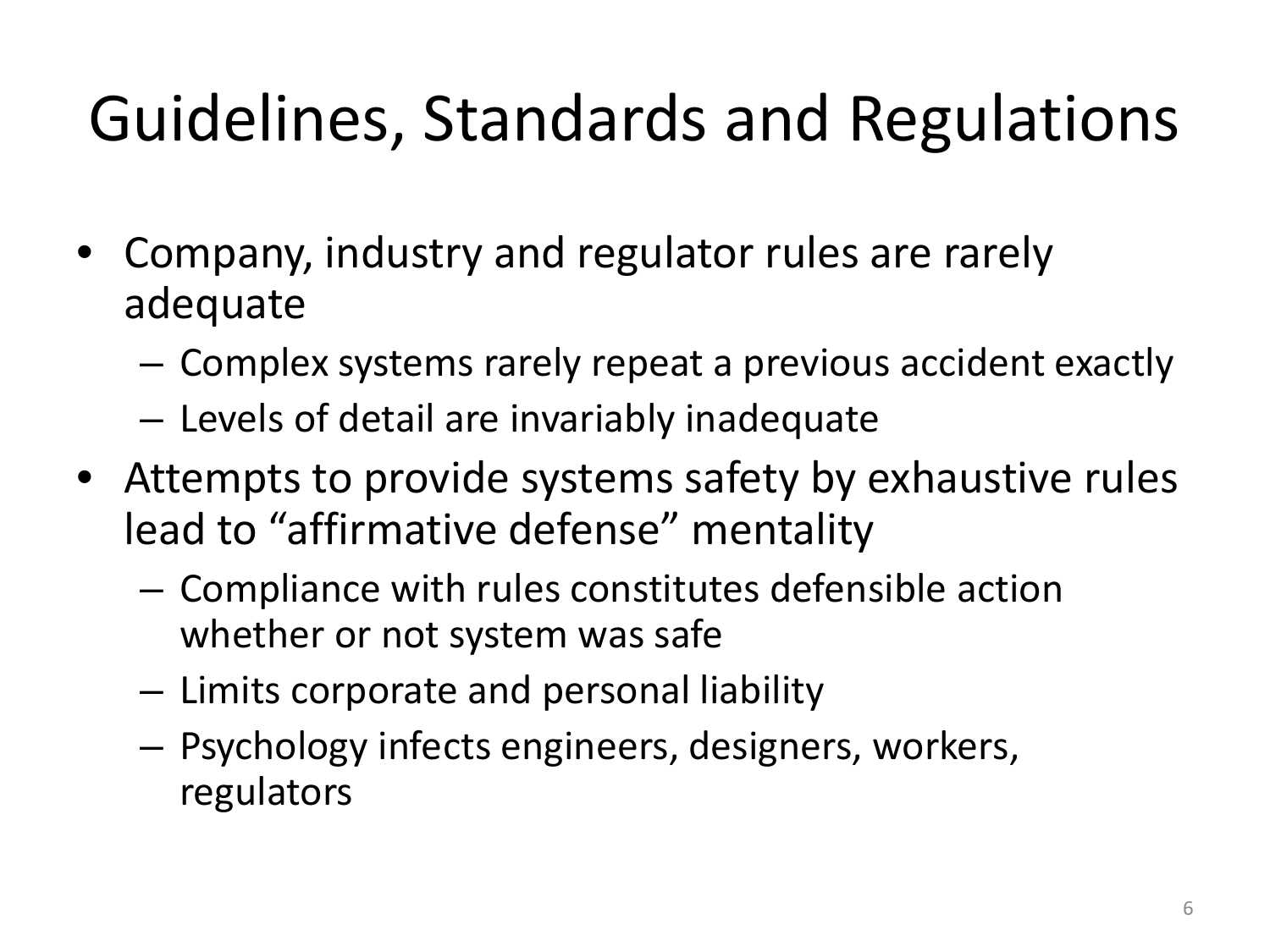# Safety Culture

- Culture is what you do when no one tells you what to do
- An effective safety culture establishes the priorities for safety vs cost & schedule trades
	- Those who claim safety is never compromised forget that the only way to achieve that is to do nothing
	- Hard to analytically justify cost to avoid low probability high consequence events
- Tradeoffs need to be conducted by many
	- From drilling engineer to tool pusher
	- From preparation to bid on lease to completion of well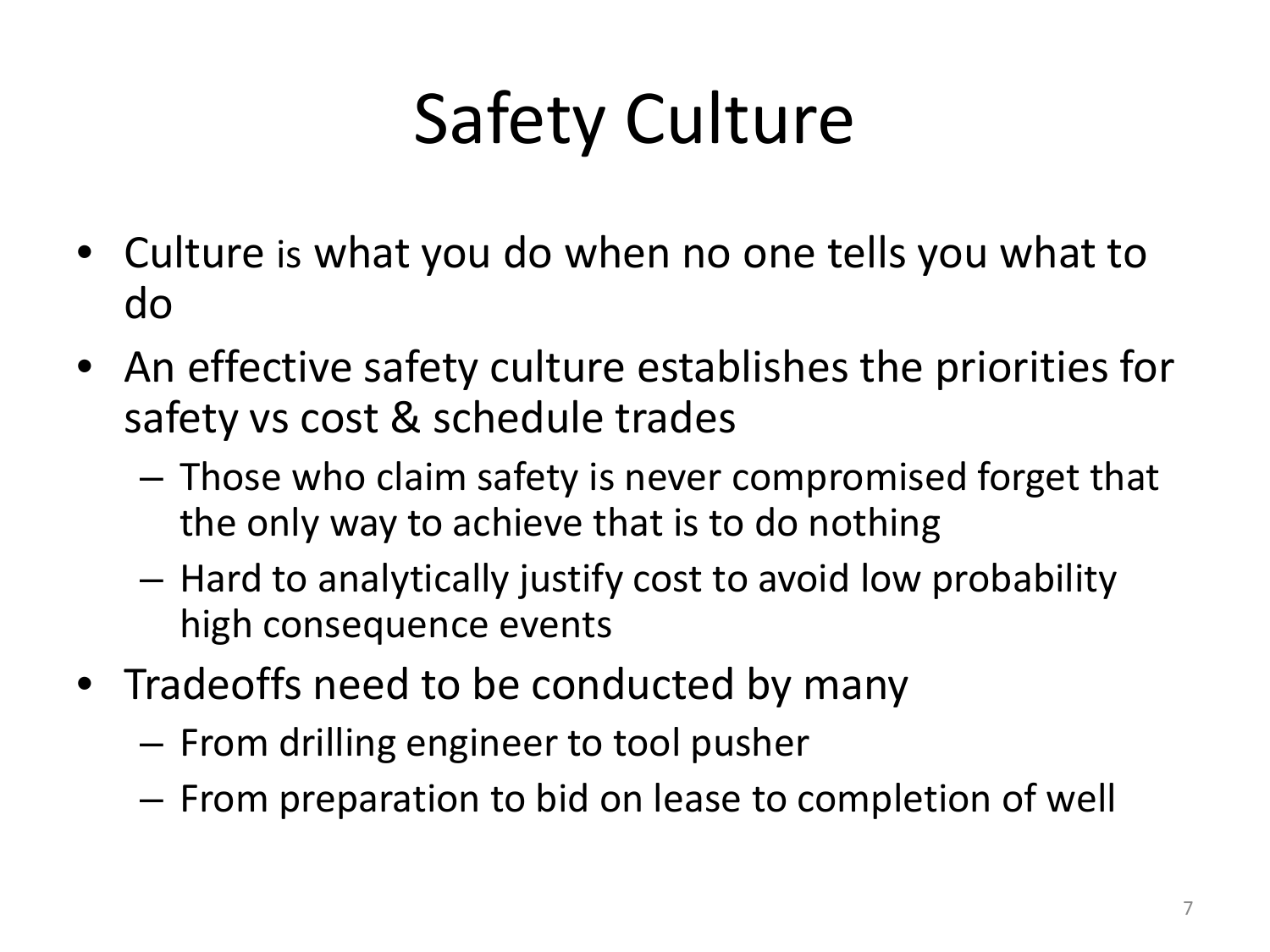# Safety Culture Musts

- Safety priorities and expectations must be clearly stated and communicated to all
	- Management behavior and communication must be consistent at all levels and all times
	- Cannot ignore the inherent conflicts with efficiency
- All actions by management must be consistent
	- Assignments, promotions, compensation etc
	- Rewards for occupational safety do not offset undue pressures for cost and schedule performance
- Starts with CEO priorities and compensation incentives and goes through all levels of management
	- Typical management incentive programs don't work
	- Need zero/0ne multiplier or claw back provisions